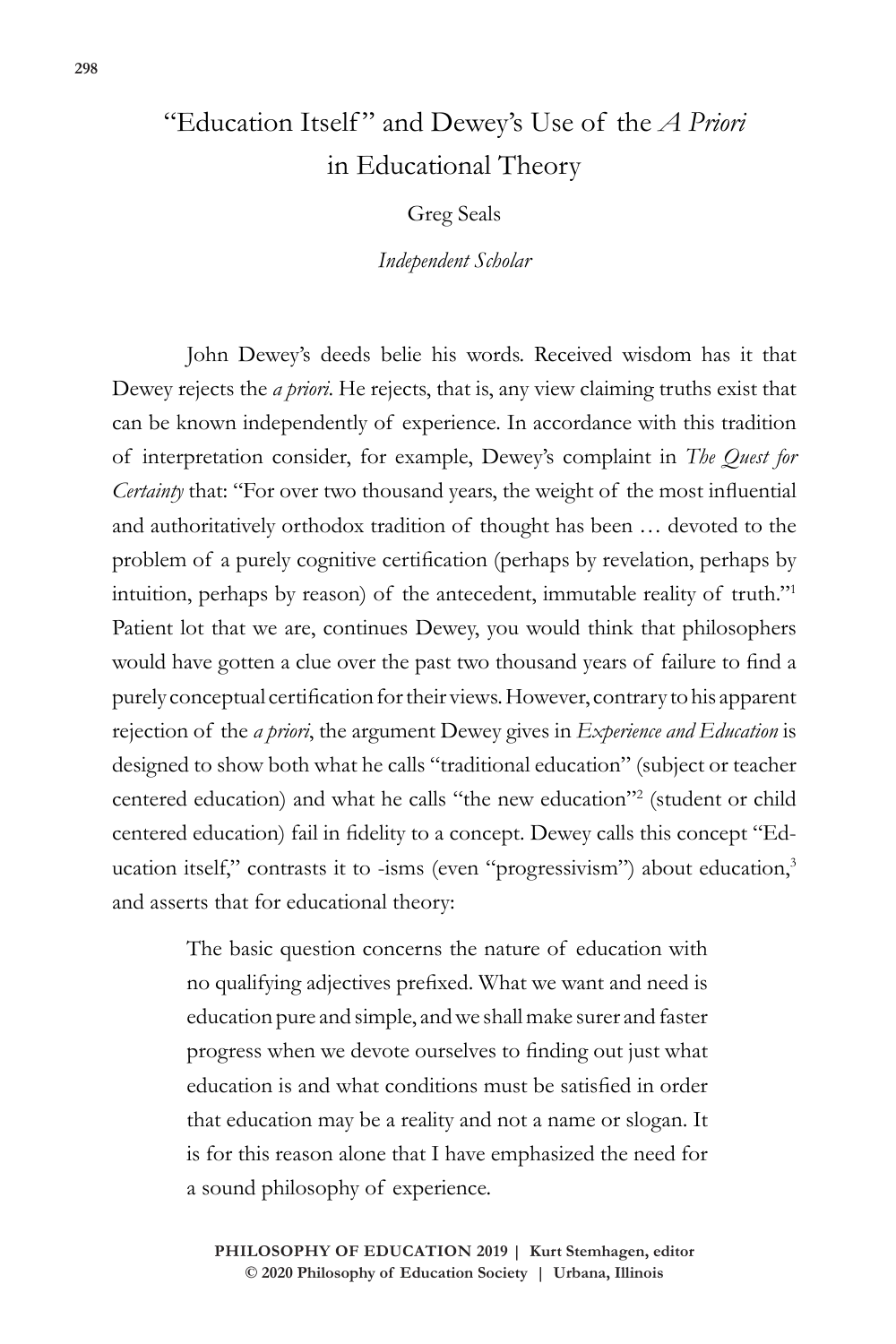In this way Dewey argues *a priori* against his opponents that, unlike the theory of education he is attempting to develop, their ideas fail, as Dewey says, "to be worthy of the name *education*."4

Explanation of the discrepancy between what Dewey says and what Dewey does is the problem undertaken in this paper. Getting Dewey out of this jam requires distinguishing between two different senses of the *a priori*: the methodological *a priori* and the metaphysical *a priori*, both of which may be found in Dewey's thinking. Trading on this distinction permits explanation of what it means to say traditional education and the new education fail of the concept "Education itself." Nonetheless, providing that explanation requires Dewey to endorse a non-substantival metaphysics that is *a priori* descriptive of any world supportive of inquiry. It is this non-substantival metaphysics of which Dewey's opponents in *Experience and Education* fail and it is this failure *a priori* that describes their inadequacy to the concept "Education itself." However, Dewey's proof against his opponents also positively establishes metaphysical standards broadly regulating methodological adequacy for acceptable scientific theory in education. While Dewey denies substantival, dogmatic truth approaches to the *a priori*, he accepts methodological approaches to the *a priori* that state postulates guiding specific inquiries. Yet, in accepting the methodological *a priori,* Dewey commits to an *a priori* that, although non-substantival, endorses a metaphysical view about the world.

Dewey puts both ideas of the *a priori* into play when he says he bases the reconstruction of educational theory offered in *Experience and Education* on the assumption that "amid all uncertainties there is one permanent frame of reference: the organic connection between education and personal experience."5 That the *a priori* is at work in Dewey's argument may be immediately recognized by his use of the word "permanent" in description of his frame of reference. The *a priori* is, traditionally, all about what is taken to be permanent. The permanence of Dewey's frame of reference describes his use of the methodological *a priori*  in his argument against traditional and progressive education. What may not be so immediately recognized is the sense of the *a priori* implied by Dewey's use of the word "organic" in his description of the connection between education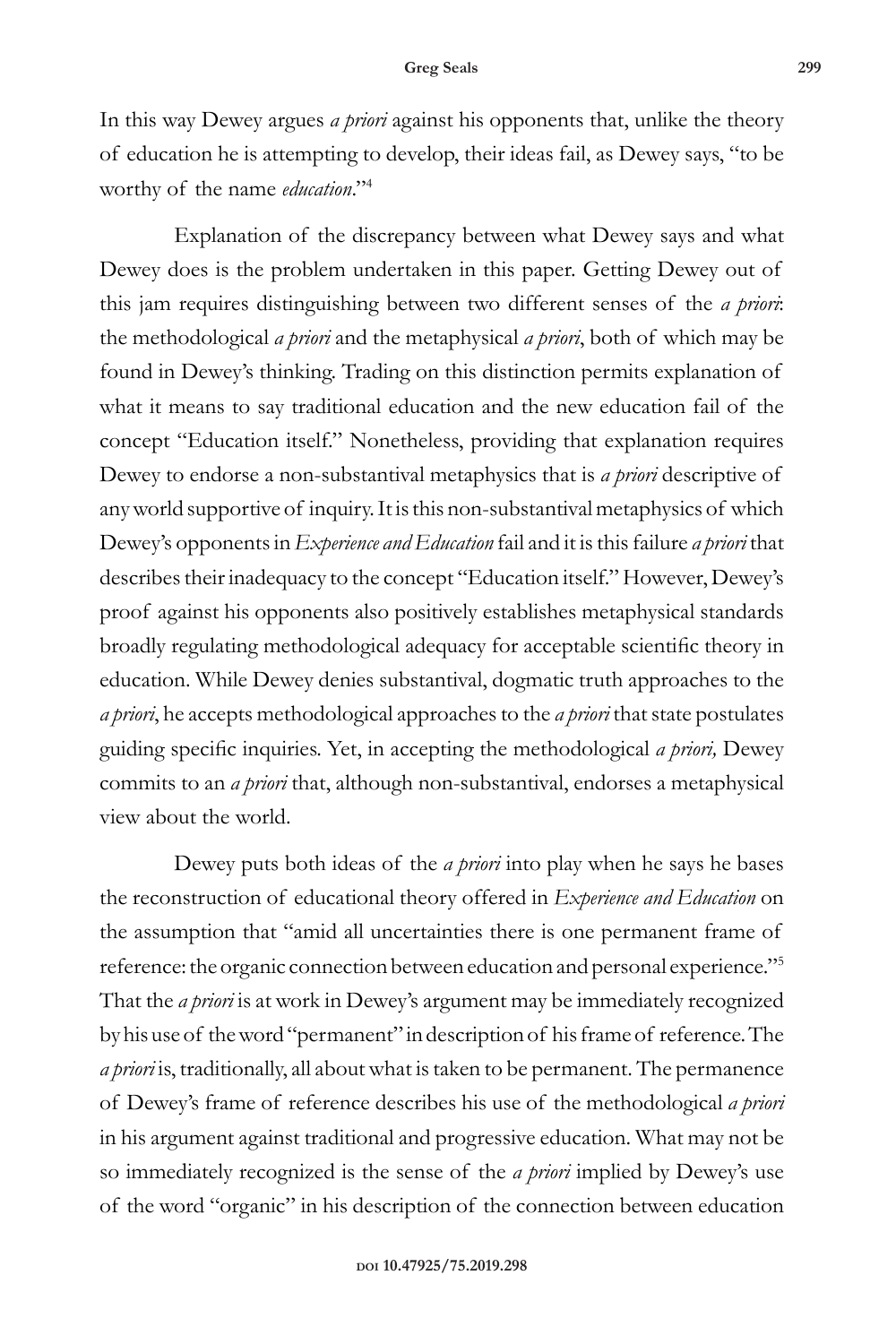and experience. The sense of the *a priori* contained in the idea of "organic connection" describes Dewey's commitment to a metaphysical sense of the *a priori*.

Raymond Boisvert is correct to complain that Dewey's use of the term "organic," especially in epistemic contexts, is unclear, functioning more as a code word to judge of other philosophers whether they are friend or foe than as a term of philosophic substance.<sup>6</sup> Nonetheless, Boisvert and other commentators agree that the elements central to Dewey's use of "organic" are "dynamic interdependence" and "real difference in the midst of identity."7 Attempts at clarification of Dewey's use of "organic" may be brought out of the metaphorical, esoteric, and cryptic and into the theoretic, pragmatic, and scientific by turning to Dewey's *Logic: The Theory of Inquiry*, published in the same year as *Experience and Education*. In his later *Logic* Dewey discusses a type of universal proposition, one residing in the logical space between definitional and inductive statements of generality. This sort of statement, what Dewey calls a hypothetical or hybrid universal, describes a kind of generality that asserts a non-analytic but necessary connection between or among things in the world. Hybrid universals provide a clear and apt avenue to traverse in explicating Dewey on "organic connection."

In the *Logic*, Dewey takes up the issue of general propositions in terms of their contribution to processes of inquiry. Taking his cue and developing his categories of possible expressions of generality from what he calls the wellknown ambiguity of "all" in its use as a logical operator, Dewey argues universals are symbols. Generality, considered as symbolic content, can be expressed in at least three distinct kinds of propositions: generic statements, universal statements, and hybrid universal statements. Generic statements express contingent relations of commonality found among like things. "All crows are black" is a generic proposition insofar as it can only be taken to mean, "All crows seen so far have been black." There may always be an albino crow waiting in the trees just up ahead, around that bend in the road. Unlike generic propositions, universal propositions express necessary relations between or among abstract characters or between abstract characters and existent things. Two quite distinct types of universal propositions express these very different types of generality.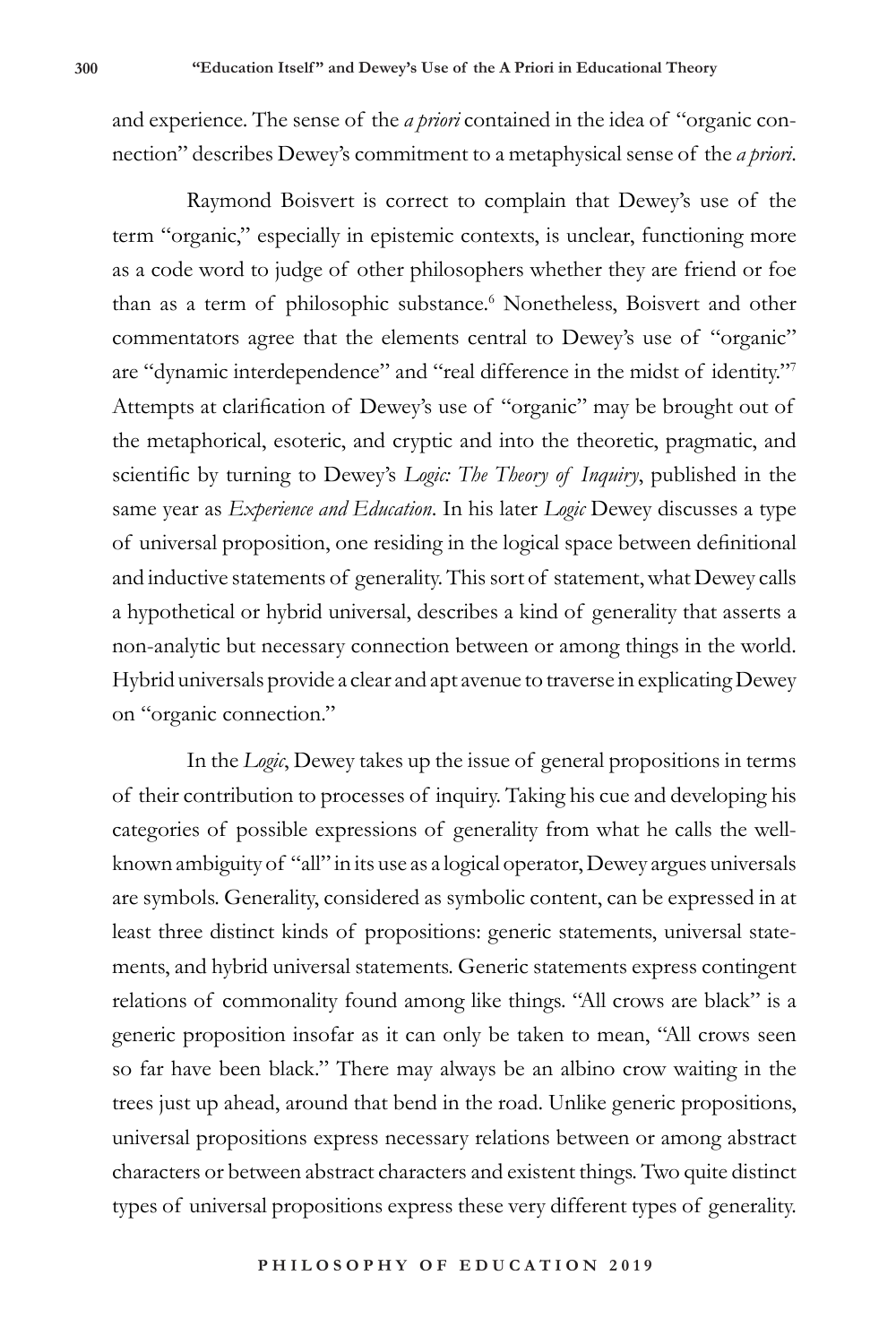## **Greg Seals 301**

First, there are propositions that describe necessary conceptual relations as in the proposition, "All squares are four-sided." This proposition, suggests Dewey, really means, "squareness is a kind of four-sidedness." No one needs to test to see if a three- or five-sided square can be created. Squareness, as a kind of four-sidedness, exhausts one of the spatial possibilities, namely, shape, for the creation of squares. Squares, if any do actually exist, may encompass greater or lesser areas but any area any square encompasses will always be bounded on four sides. In short, squares are defined as four-sided.

Second, though, are more problematic universal propositions that express non-conceptual but nevertheless necessary relations between or among abstract characteristics and existent things. This second type of universal proposition lies midway between generic and strictly universal propositions. Dewey calls this type of proposition a hypothetical or hybrid universal. On the one hand, hypothetical universal propositions are non-analytic and have existential import. That is, they assert the existence of the things they are about but describe relations between or among abstract characteristics that do not exhaust the possible states of affairs to which they may be applied. On both counts hybrid universals resemble generic propositions. On the other hand, hypothetical universal propositions assert that the relations they describe are necessary relations and, in this regard, they resemble purely universal propositions. What makes hypothetical universal statements *hybrid* universal statements is that they simultaneously exhibit characteristic features of generic statements and of definitional statements.

Hypothetical universal propositions are in large part accepted as true, according to Dewey, not because of their epistemic status, but, because of the function they serve in a field of inquiry. That function is to guide research. Hypothetical universal propositions guide research in a field of inquiry in two ways. First, and positively, they provide a frame of reference by suggesting ideas and experiments for inquiry in a field. Positively, this is all they do. Second, and negatively, they rule out at the conceptual level avenues of inquiry as dead ends, not worth the effort of further examination. To count as a legitimate member of the class of hypothetical universal propositions a proposition must fulfill both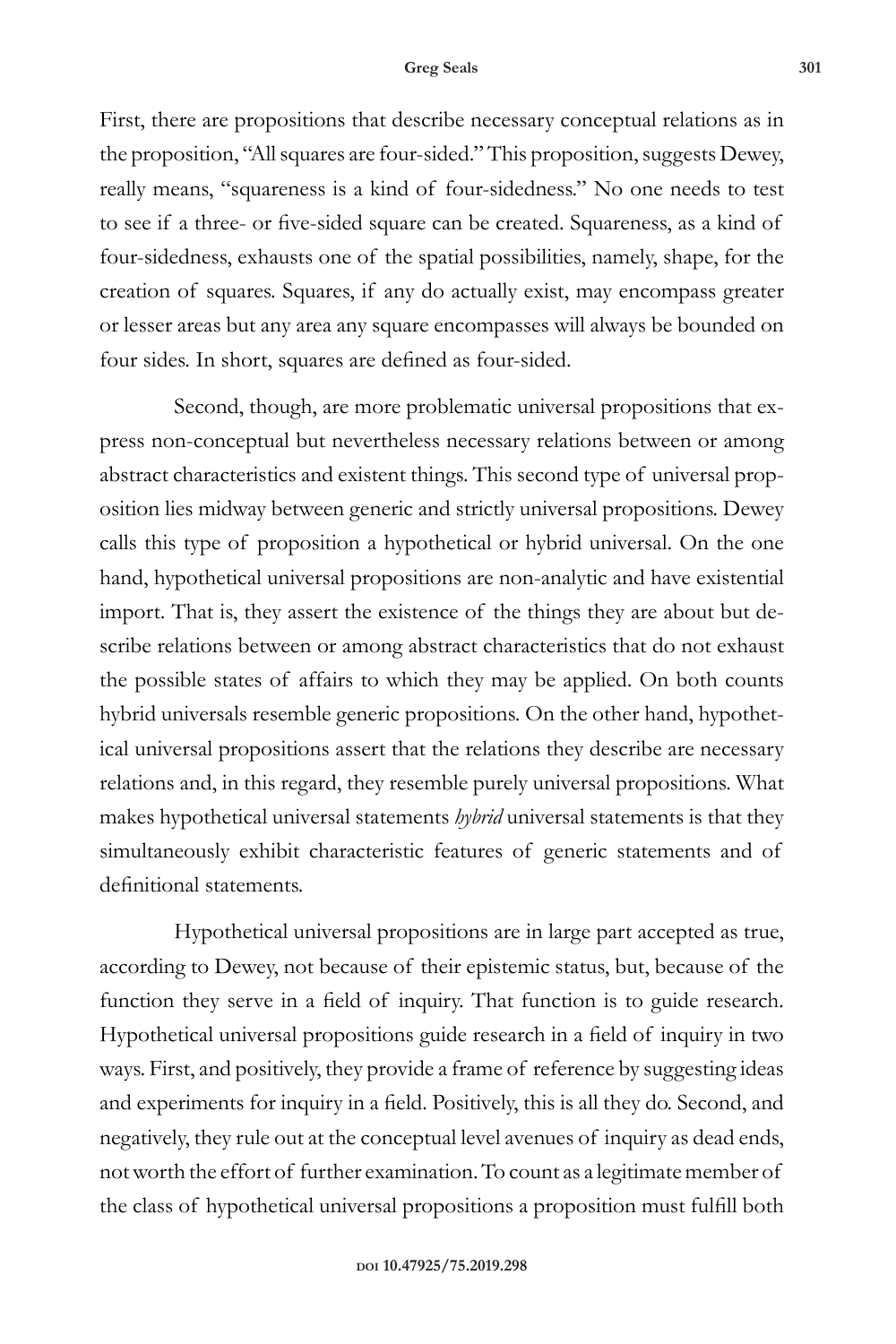these functions. Statements that fail of one or the other function of a hybrid universal statement are either generic statements or universal statements. Universal statements do not have existential import and, therefore, cannot be said necessarily to concern description of things in the world. Generic statements are not necessarily true propositions and, therefore, cannot serve as sure guides in further inquiry. Hybrid universals are presumptive. They presume to make claims of necessity about things in the world.<sup>8</sup>

A second reason to believe Dewey may have meant to use the phrase "organic connection" to mean "hybrid universal" is that in *Experience and Education* Dewey summarizes the educational theory he is developing in the form of a hybrid universal when he says:

> Continuity [the principle that experience always continues temporally from the past to the present and into the future] and interaction [the principle that experience always involves a transaction between the psychology of the person having the experience and the physical and social environments in which the experience occurs] in their active union with each other provide the measure of the educative significance and value of an experience.<sup>9</sup>

The word "measure" gives a clue to the logical status of the claim. Dewey is presuming that the educational value of an experience is functionally equivalent to some relation of the qualities of continuity and interaction in an experience. Dewey seems to be arguing that a functional equation obtains between two universal qualities of personal experience and the educational value of that experience. "Functional" in the phrase "functional equation" is to be understood in a mathematical sense, as a set of variables the relationship among which may meaningfully be modelled mathematically.<sup>10</sup> The result of doing so is to make a law-like statement in educational theory. Or, if law-like sounds too strong or too old-fashioned, then revise the claim to say that equating the educational significance of an experience to the qualities of continuity and interaction the experience exhibits develops a general heuristic for educators to use when constructing educative experiences for students. Once we learn to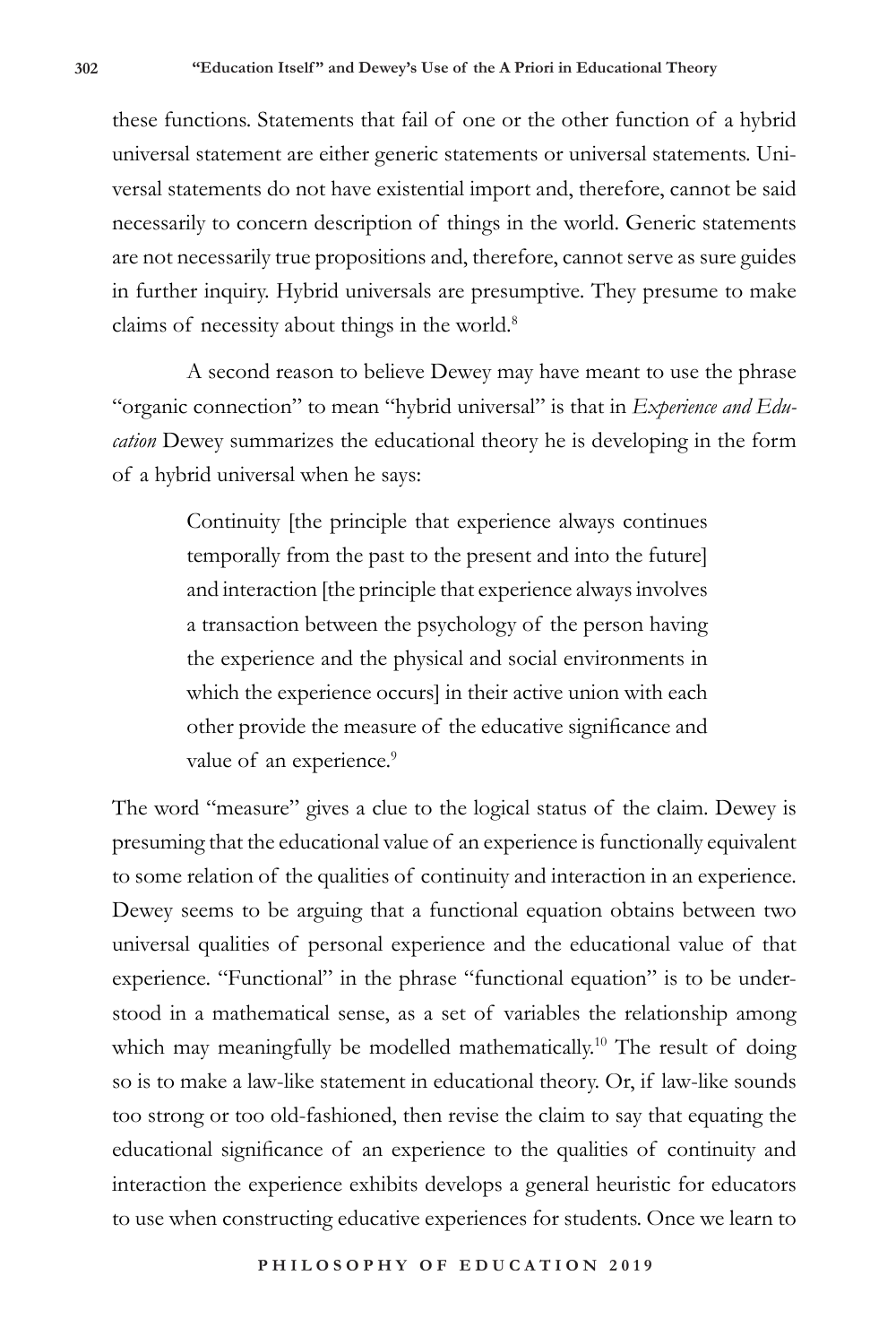## **Greg Seals 303**

interpret, organize, and put to use the variables of continuity and interaction in constructing lessons, we have at our service, as a guide to further research, a statement in educational theory along the lines of a hybrid universal.<sup>11</sup>

A general heuristic of the sort described by the functional connection between the educational value and the continuity and interaction of an experience fits description Dewey gives of the organic in his later *Logic*. There he says:

> Organic behavior is a strictly temporal affair. But when behavior is *intellectually* formulated, in respect both to general ways of behavior and the special environing conditions in which they operate, propositions result and the terms of a proposition do not sustain a temporal relation to one another…. It was a temporal event when Crusoe found the footprint in the sand. It was a temporal event when Crusoe inferred the presence of a possibly dangerous stranger. But while the proposition was *about* something temporal, the *relation* of the observed fact as evidential to the inference drawn from it is non-temporal. The same holds of every logical relation in and of propositions.12

The law-like interpretation of the theory Dewey develops in *Experience and Education* also fits all the criteria by which hybrid universals may be recognized. First, the functional equation between the educational value of, and the continuity and interaction in, an experience is a universal proposition, non-temporal in its orientation and presumptive of the necessity of the mutual connection obtaining between the variables of interest. Second, the universal proposition proposed by Dewey carries existential import in that it purports to be about actual attempts to improve instruction. Third, the proposition connecting educational significance to continuity and interaction presents as a testable hypothesis ready to be refined through use among teachers wishing to improve instruction. Fourth, by asserting a logically universal approach to understanding processes of teaching and learning, Dewey rules out traditional and progressive approaches to schooling on *a priori* grounds.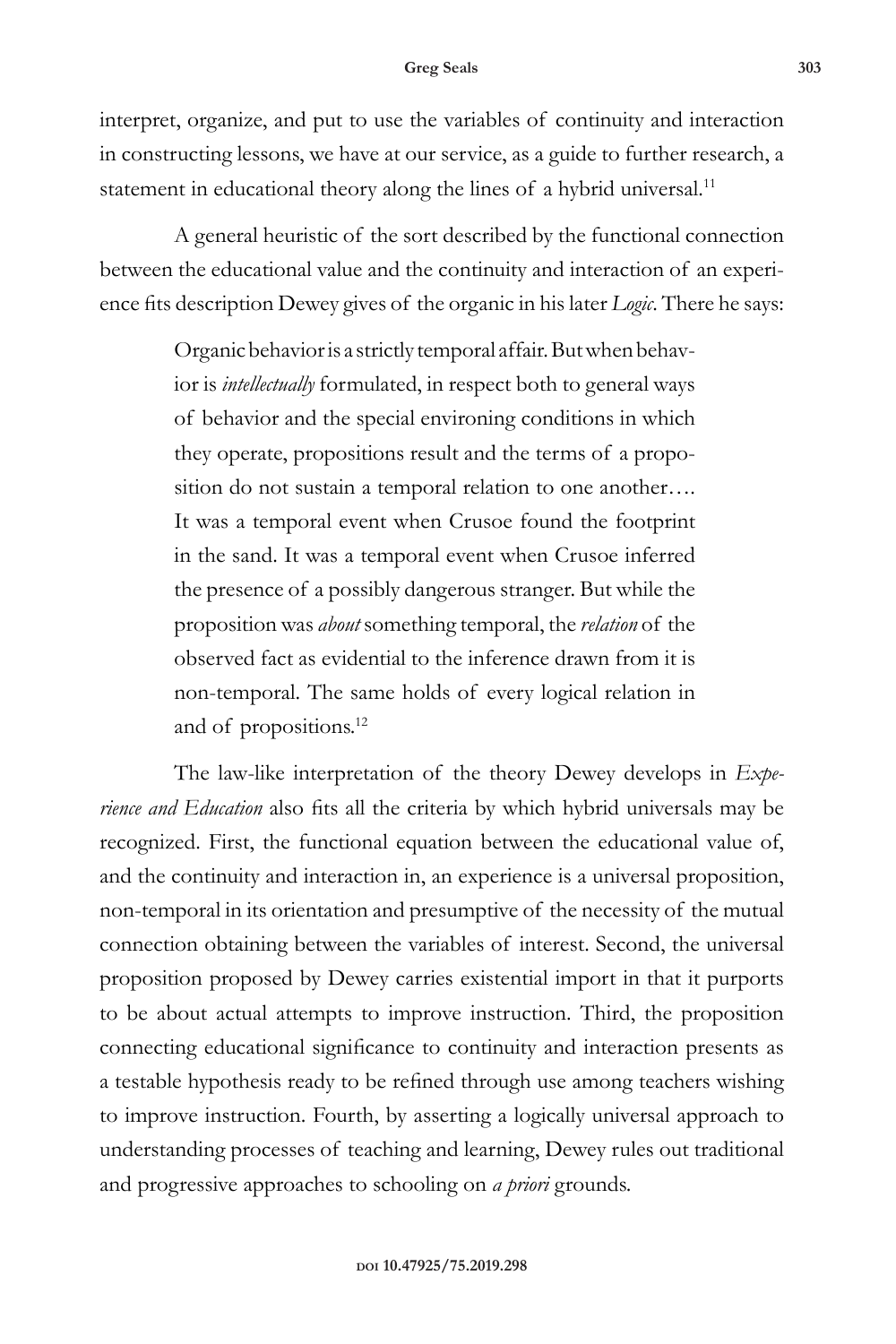The sense in which Dewey is able to rule out traditional and progressive education *a priori* at this point in his argument is in terms of the methodological *a priori*. Responding to criticism from William Ernest Hocking that Dewey relied regularly on *a priori* claims to carry through his arguments, Dewey remonstrates:

> That there are *a priori meanings* in an empirical sense, I have never denied nor doubted. It is the nature of genuine meaning to be prospective and thus *temporarily a priori*. When the nature and function of these meanings are clarified they form what may be called postulates. The value of postulates to science is undoubted. The conversion of meanings-as-postulates into truths, already alluded to, is, once more, natural in the philosophy of Mr. Hocking, but from my point of view it is fallacious. I would have postulates recognized for what they are and not frozen into dogmatic truths.<sup>13</sup>

Dewey's response to Hocking frames Dewey's criticism of traditional and progressive education at the level of the temporarily or methodological *a priori*. Sure, traditional education tends toward harsh and exacting external arrangements for schooling, but the source of that harshness resides in uncritical acceptance of the idea that students already hold by nature or can be made to hold by virtue of schooling the belief structure sacrosanct in some system of education's credo or some educator's heart. "The trouble with traditional education," as Dewey sums his complaint against it, "was not that it emphasized the external conditions that entered into the control of experiences but that it paid so little attention to the internal factors which also decide what kind of experience is had. It violated the principle of interaction from one side." Dewey immediately extends this line of criticism to include progressive education by adding, "But this violation is no reason why the new education should violate the principle from the other side"<sup>14</sup> by paying it too much attention. Both traditional and progressive approaches to educational theory take an impoverished look at education by prejudicially underrating a variable important to understanding processes of teaching and learning. Both, but from different points of view, work with a flawed conception of education. That is enough to rule them out *a*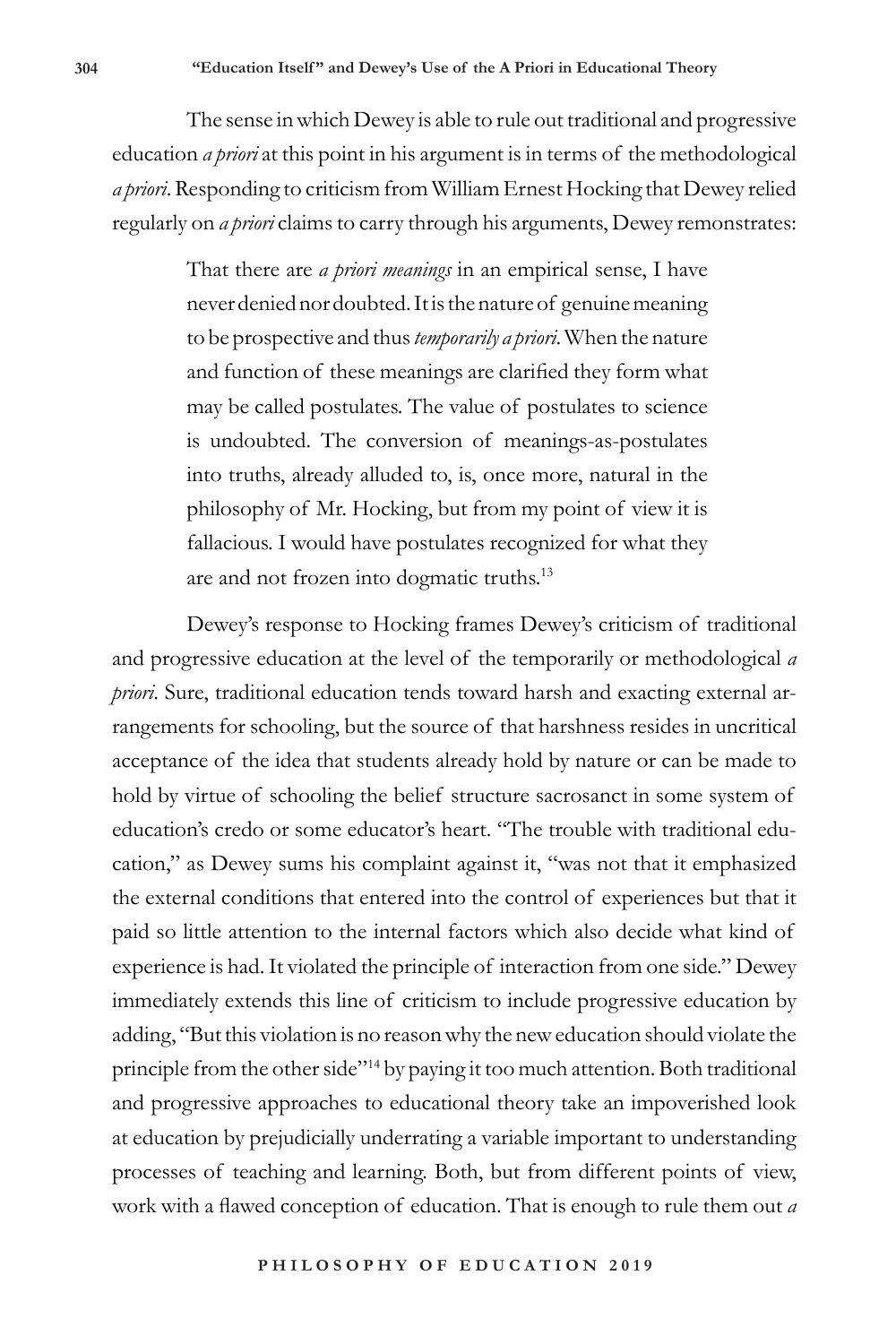## **Greg Seals 305**

*priori* as methodologically useless to understanding education. As Dewey points out in the very first paragraph of *Experience and Education*, "It is the business of an intelligent theory of education to ascertain the causes for the conflicts that exist and then, instead of taking one side or the other, to indicate a plan of operations proceeding from a level deeper and more inclusive than is represented by the practices and ideas of the contending parties."15 The logic of organic connections interpreted as hybrid universals transcends debate between traditional and progressive education by offering more adequate understanding of education than either of Dewey's competitors can provide.

However, the failure of traditional and progressive education at the methodological level of the *a priori* reveals a more fundamental failure at the metaphysical, but non-substantival level of the *a priori*. The logic of hybrid universals entails two metaphysical claims about the nature of the world. Dewey illustrates these *a priori* features of the world in a thought experiment he offers in *Art as Experience*. Dewey asks us to think of a range of possible worlds and to consider in which of those worlds aesthetic experience can occur and in which it cannot. The worlds of Dewey's thought experiment range from the extreme of a world of absolute permanence to the extreme of a world of absolute relativity. A world exhibiting patterned change mediates these extremes. Only the world of patterned change can support aesthetic experience. In a world of utter flux, Dewey argues, change would never move to a close. Ditto, he asserts, for a world of utter stability. However, the world of patterned change permits loss and recovery of equilibrium with one's surroundings, permits the intense pleasure of passage from disturbance to harmony, from emptiness to fulfillment. This is the world in which we live.<sup>16</sup>

Given Dewey's connection of education to experience via the concept of continuity, the same reasoning applies to educative experiences. Educative experiences cannot occur in worlds characterized by mere flux or worlds characterized as already complete. In both cases, but from different sides, these worlds violate the condition of continuity in an educative experience. The unchanging world offers only an eternal present that excludes past and future. The entirely chaotic world offers only an eternally recurring specious present,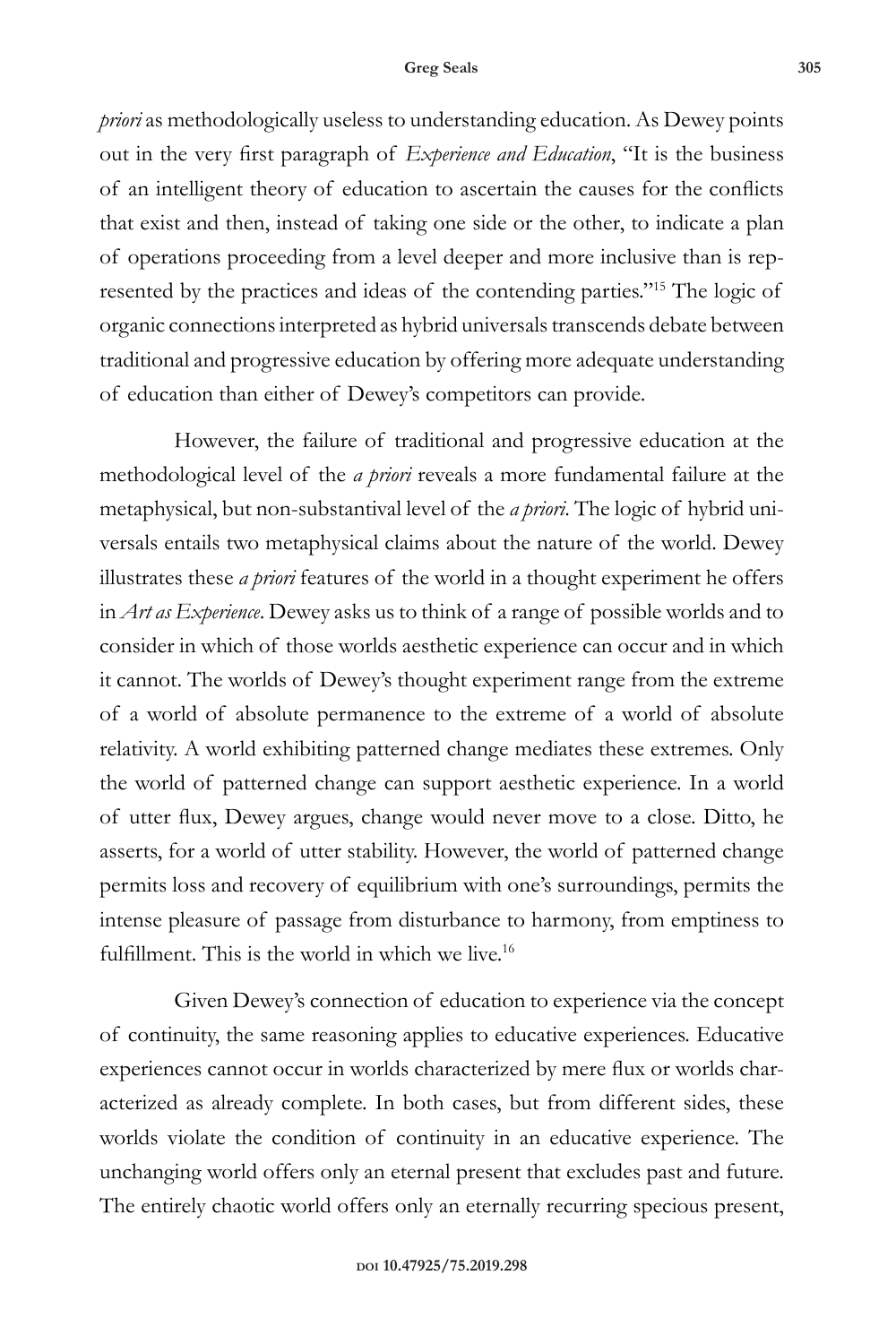one unconnected to what has gone before and disconnected from any future expectations. Dewey relates these possible world considerations to theories of education when he says in *Experience and Education*, while speaking of progressive education as a reaction to traditional education, that "Just because traditional education was a matter of routine in which plans and programs were handed down from the past, it does not follow that progressive education is a matter of planless improvisation."17 Routinization and improvisation in schooling, respectively, mirror worlds of permanence and flux. Dewey's experimental and experiential educational theory mirrors the world of patterned change.

The point may be taken one step further by considering the definition of inquiry Dewey offers in the later *Logic* as "*the controlled or directed transformation of an indeterminate situation into one that is so determinate in its constituent distinctions*  and relations as to convert the elements of the original situation into a unified whole."<sup>18</sup> A world in which inquiry exists is a world of multiply determinable situations in which attempts at carrying out determinations of situations reveal patterns in processes of change effecting the situations under consideration. Thus, Dewey asserts two fundamental, metaphysical features of the world: 1) multiple logicibility<sup>19</sup> and 2) patterned change. These two features describe a world in which inquiry is a categorical feature, a feature on the order of a first principle by which things may be classified into fundamental kinds.<sup>20</sup> Dewey had this metaphysics in mind as early as 1915 when he suggested that we "mark off the metaphysical subject-matter by reference to certain irreducible traits found in any and every subject of scientific inquiry." These traits, he goes on to say, include diversity of existences, interaction with elements in the surrounding environment and change, conceived as alteration of exhibited qualities over time in sets of existences.<sup>21</sup>

Traditional and progressive education run afoul of inquiry considered as a categorical feature of the world. By trying to (pre)define education as of a certain kind before looking into education experimentally, traditional education sleights the metaphysical principle of multiple logicibility. By postulating equal educational value in any experience whatsoever, progressive education spurns the metaphysical principle of patterned change. Both, therefore, are ill-fit or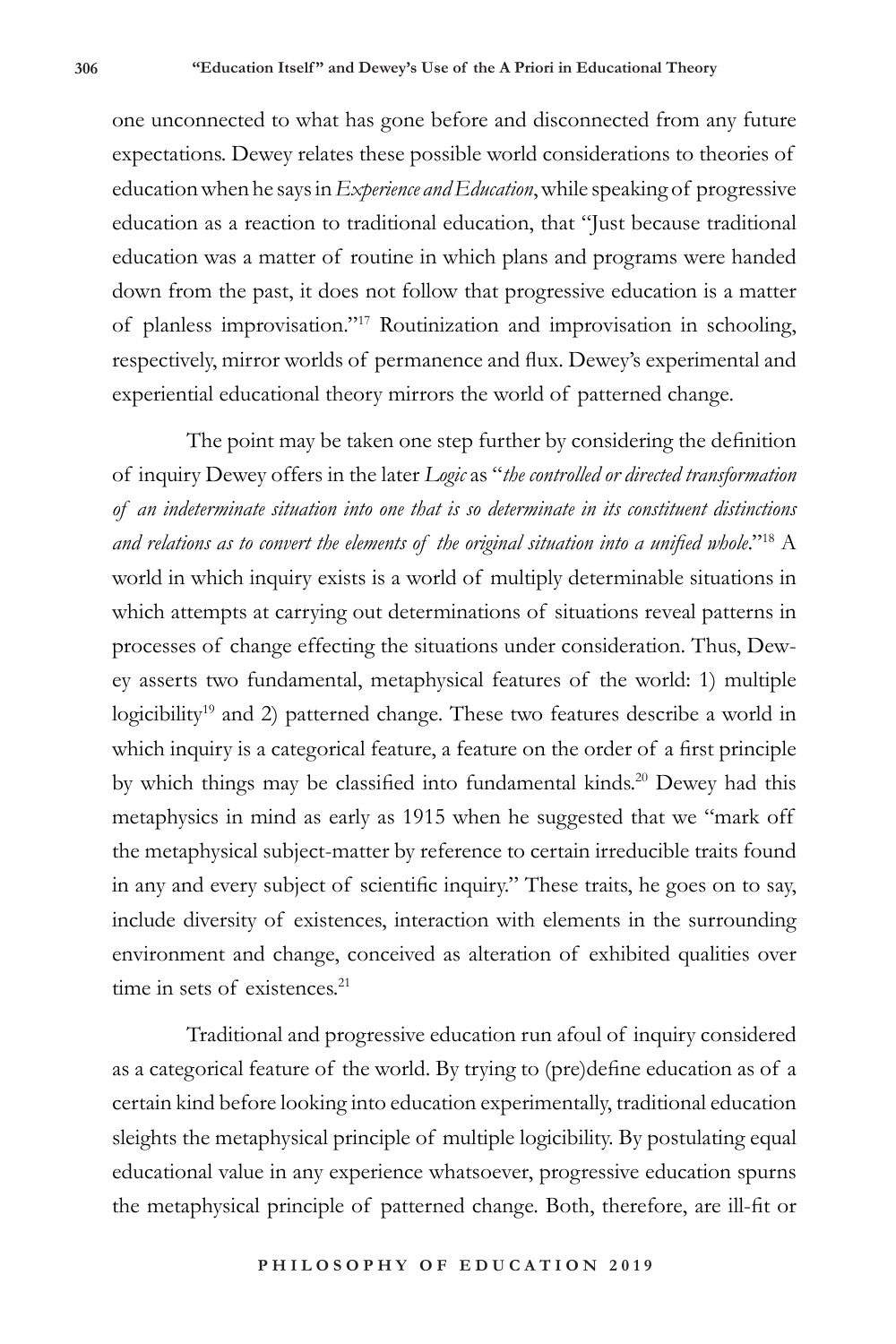out of sync with the world in which they try to operate, and for that reason are unacceptable at the level of the metaphysical *a priori*. We know *a priori* that no theory of education that begins in any significant way to deny or disallow inquiry into or experimentation with its processes and practices can measure up to the concept of "Education itself " or be "worthy of the name *education*." On the other hand, the nascent theory described by Dewey in a hybrid universal proposition linking educational value of an experience to values of continuity and interaction in an experience encourages, even demands inquiry into its workings. Dewey's theory may be wrong, but we cannot know it to be wrong *a priori*. We have to try it out.

Now, none of this commits Dewey to a substantival metaphysics. The principles of multiple logicibility and patterned change say nothing in particular either about the content created as a result of any process of logicization or the outcome of any investigation into patterned change. Instead, Dewey's metaphysics remains in its overall orientation paradoxical and evanescent, adjectival and verbiferous, meta-methodological and presuppositionist. This is important because even Dewey's indulgence in the metaphysical *a priori* does not trap him in prejudicial opinion about the nature or essence of the world. Dewey remarks of the *a priori* that "Prejudice is the acme of the *a priori*. Of the *a priori* in this sense we may say what is always to be said of habits and institutions: They are good servants, but harsh and futile masters."22

On Dewey's view, the *a priori* functions as a useful guide in the construction of educational theory without at the same time forcing educational theory into any format priding itself on immunity to development via inquiry. In this way, educational theory has access to knowledge *a priori* as a useful servant, able to discern acceptable ideas from unacceptable ones; but it in no way functions as a harsh master over development of educational thought. Dewey felt the need for and understood the advantages of such an ontology near the beginning of his career. "Science freed from its fear of an external and dogmatic metaphysic," Dewey optimistically and imaginatively speculated in the early 1890s, "will lose its fear of metaphysic. Having unquestioned and free possession of its own domain, that of knowledge and of fact, it will also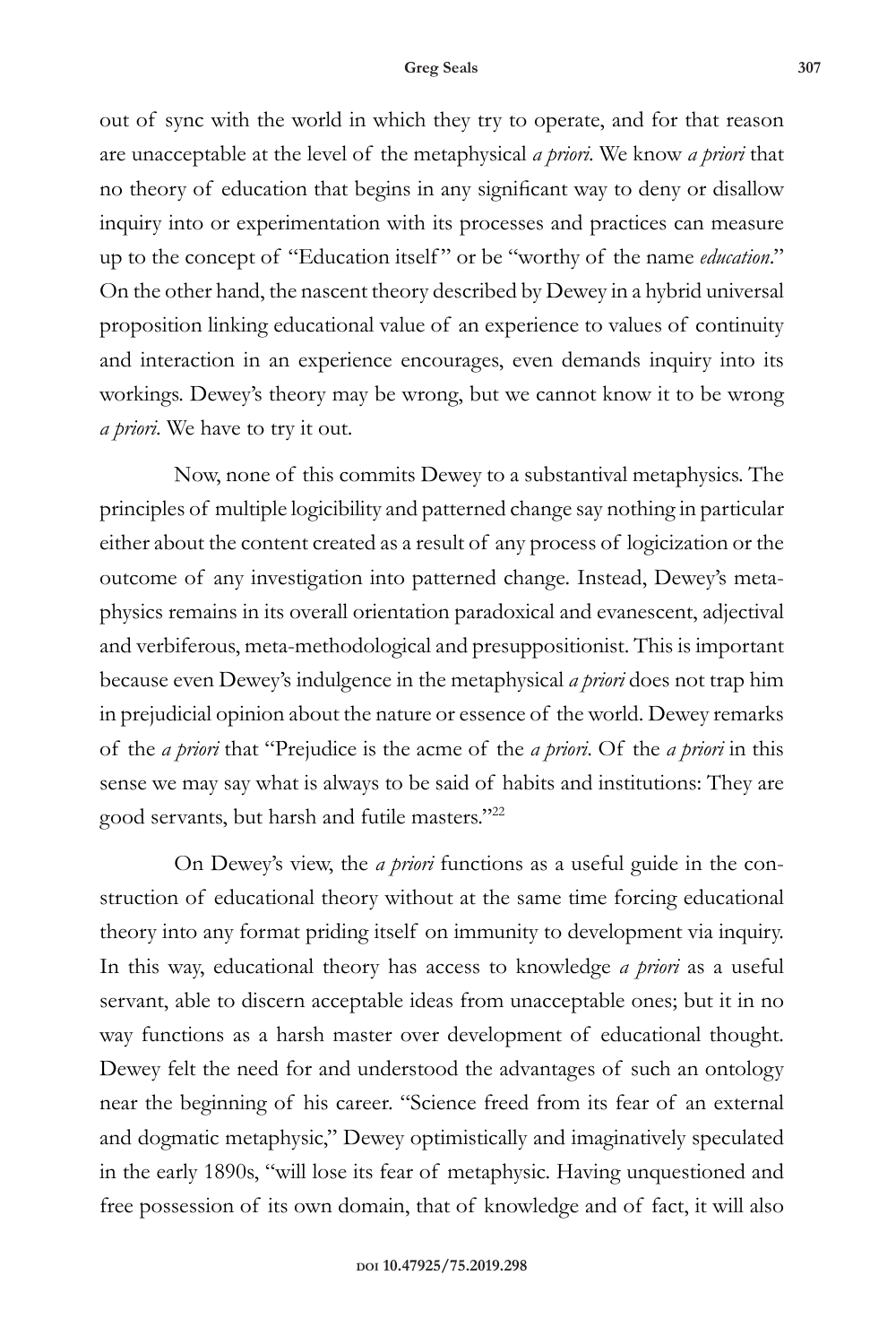be free to build up the intrinsic metaphysic of this domain. It will be free to ask after that structure of meanings making up the skeleton of the world of knowledge."23 Thus, with his *a priori* refutation of traditional and progressive education in *Experience and Education*, Dewey simultaneously frees educational theory to pursue, unafraid, scientific understanding of pedagogy.

3 Dewey, *Experience and Education*, 4. Capitalization of "E" in "Education itself " is important in light of Dewey's complaint that "One might discourse upon the deep meaning of the Capitalization of Nouns in the written form of the German language, together with the richness of the language in abstract nouns. One might fancy that the dignity of the common noun substantive, expressing as it does the universal or the generic, has bred an intellectual deference. One may fancy a whole nation of readers reverently bowing their heads at each successively capitalized word. In such a fashion one might arrive at a picture, not without its truth, of what it means to be devoted to *a priori* rational principles." See *German Philosophy and Politics* in *John Dewey, The Middle Works 1899-1924*, Volume 8 (1915), ed. Jo Ann Boydston (Carbondale: Southern Illinois University Press, 1979), 158.

4 Both quotes from Dewey, *Experience and Education*, 62. Emphasis in original. 5 Ibid., 11.

6 Raymond D. Boisvert, *Dewey's Metaphysics* (New York: Fordham University Press, 1988), 32.

7 The quotes come, respectively, from Richard J. Bernstein, *John Dewey* (New York: Washington Square Press, 1966), 21, and Steven C. Rockefeller, *John Dewey: Religious Faith and Democratic Humanism* (New York: Columbia University Press, 1991), 123. 8 John Dewey, *Logic: The Theory of Inquiry* in *John Dewey, The Later Works, 1925-1953*, Volume 12 (1938), ed. Jo Ann Boydston (Carbondale: Southern Illinois University Press, 1986), 259.

9 Dewey, *Experience and Education*, 26.

10 Sandra B. Rosenthal, "The Pragmatic A Priori: Lewis and Dewey," *The Southern Journal of Philosophy* 25, no. 1 (1987): 109-121, finds for both Dewey and C. I. Lewis that concepts are on the order of the mathematical idea of a number series. Of Lewis she notes that just like concepts "Such a mathematical rule cannot be reduced to the number series, nor can it be constructed out of the series, for it is necessary to the formation of the series. It is the rule for the generation of the number series with its capacity for indefinite expansion." (116, with reference to Lewis' *An Analysis* 

<sup>1</sup> John Dewey, *The Quest for Certainty: A Study of the Relation of Knowledge and Action* in *John Dewey, The Later Works, 1925-1953*, Volume 4 (1929), ed. Jo Ann Boydston (Carbondale: Southern Illinois University Press, 1984), 35.

<sup>2</sup> John Dewey, *Experience and Education*, in *John Dewey, The Later Works, 1925-1953*, Volume 13 (1938-1939), ed. Jo Ann Boydston (Carbondale: Southern Illinois University Press, 1988), 6-7.